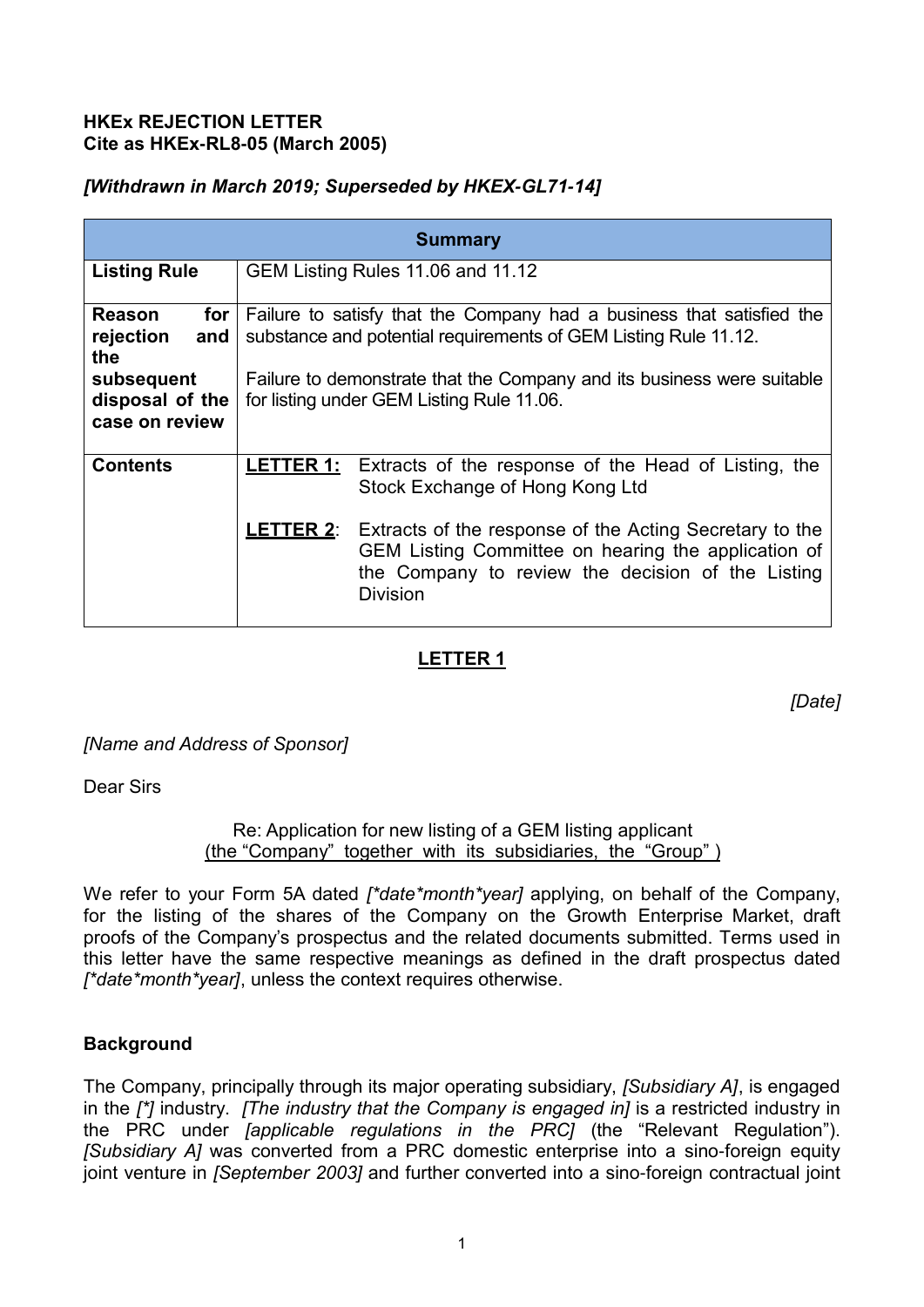venture in *[September 2003]* (the"Conversion"). *[Subsidiary A]* accounted for substantially all of the group's turnover and profits during the active business pursuit period.

Based on the draft prospectus and the information submitted to date:-

- (a) *[Subsidiary A]* was established as a sino-foreign contractual joint venture enterprise by way of conversion, which was approved by the *[city level of the relevant]* Foreign Investment Office *[in the PRC]* in *[September 2003]*. Under the terms of the joint venture, the Company being a foreign party, and the PRC party share *[Subsidiary A's]* profits 90% and 10% respectively in the first 10 years and 10% and 90% respectively in the following 10 years (the "Profit Sharing Arrangement").
- (b) According to the Regulations on the Direction Guidance to the Foreign Investment promulgated by the State Council, the *[Relevant Regulation]* applies to all *forms* of foreign investments in the PRC, including contractual joint ventures. Under the *[Relevant Regulation]*, the portion of the foreign investment may not, prior to 11 December 2003, be more than 49% of an entity *[engaging in the restricted industry in the PRC]*. We understand that, in the case of a contractual joint venture, this restriction is normally interpreted as meaning that the contractual joint venture must be controlled by the PRC party.
- (c) The Conversion was approved by the [city level of the relevant] Foreign Investment Office in *[September 2003]*.
- (d) At the Division's request, the Company *[Portion of Letter Purposely Omitted]* was informed by the Ministry of Commerce that it should, pursuant to new regulations which had come into force in the interim (which had extended the relevant approval power to the provincial authorities) apply to the *[provincial level of the relevant]* Department of Commerce *[in the PRC]* for approval.
- (e) In *[mid-2004]*, the Company obtained from the *[provincial level of the relevant]* Department of Commerce the necessary regulatory approval for the establishment of *[Subsidiary A]* as a contractual joint venture.

### **Issues**

Given the terms of the Profit Sharing Agreement:

- (1) Does the Company's business satisfy the substance and potential requirements of GEM Listing Rule 11.12?
- (2) Are the Company and its business suitable for listing under GEM Listing Rule 11.06?

### **GEM Listing Rules**

#### *Substance and Potential*

Under GEM Listing Rule 11.12(1), a new applicant must demonstrate that, throughout the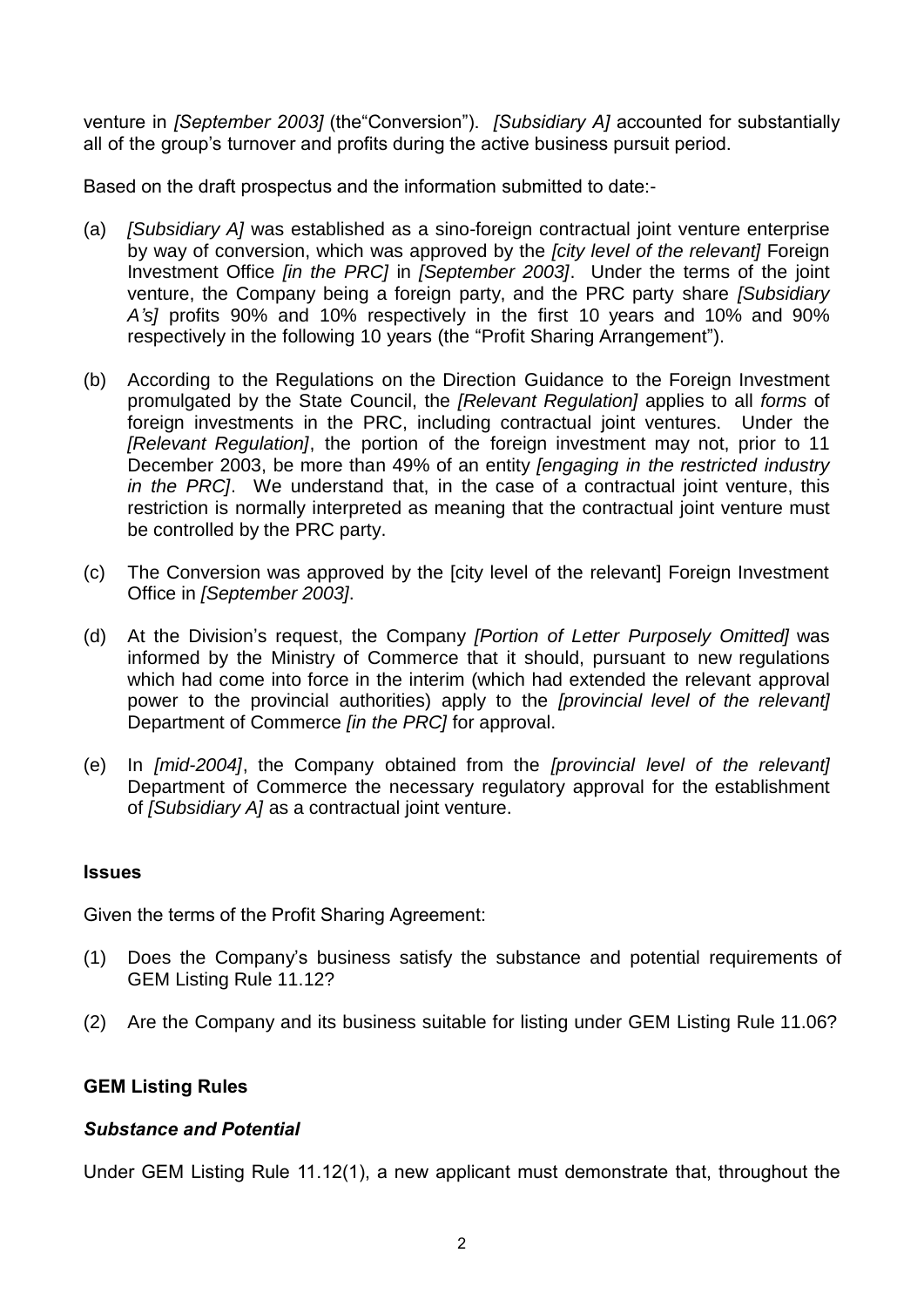period specified in GEM Listing Rule 11.12(2), it has actively pursued one focused line of business and must make a statement in the listing document concerning that business which complies with the requirements of GEM Listing Rules 14.15 to 14.18.

Note 3 to GEM Listing Rule 11.12 further provides that a new applicant must be able to demonstrate that it has a business of both substance and potential. A business will, subject to GEM Listing Rule 11.14, only be regarded as having the requisite substance if the applicant can show that it has spent at least the 24 month period prior to the issue of the listing document, making substantial progress in building up that business. Examples of measurements of progress have been given under Note 4 to GEM Listing Rule 14.15. Among other things, item (j) under Note 4 to GEM Listing Rule 14.15 cites obtaining relevant regulatory approvals as a relevant measure of progress.

Where the company responsible for carrying on the active business is not the new applicant itself, GEM Listing Rule 11.13 requires such business to be carried on by a subsidiary or subsidiaries of the new applicant and that, among other things, the new applicant must have an effective economic interest of no less than 50% in any such subsidiary.

### *Suitability for Listing*

GEM Listing Rule 11.06 requires that both the Company and its business must, in the opinion of the Exchange, be suitable for listing.

### **Analysis**

### **Substance and Potential**

### *Profit Sharing Arrangement*

By entering into the Profit Sharing Arrangement, the Company has created an arrangement which will reduce the revenue stream from its principal business by 80%. Such arrangement creates the certainty of a substantial decrease in its operating revenues in the future in a manner likely to be disruptive, given the current absence of an alternative revenue stream. The pre-arranged decrease in the Company's economic interest in its principal operating subsidiary is also inconsistent with the principle of GEM Listing Rule 11.13, notwithstanding that it will occur some time in the future. Despite the availability of other legal structures that do not create volatility in the revenue stream, such as one involving a fixed profit sharing percentage during the entire contractual term, the Company opted for an arrangement involving substantial future volatility.

In light of the contractual term of the joint venture, the present substance of the Company's business does not reflect the substance of the Company after the change in the Profit Sharing Arrangement. The Listing Division considers that the Profit Sharing Arrangement therefore negatively affects both the present substance of the Company's operations as well as its future potential for purposes of Rule 11.12 in that the only certainty under the Profit Sharing Arrangement is a substantial future reduction in the revenue stream from its principal business.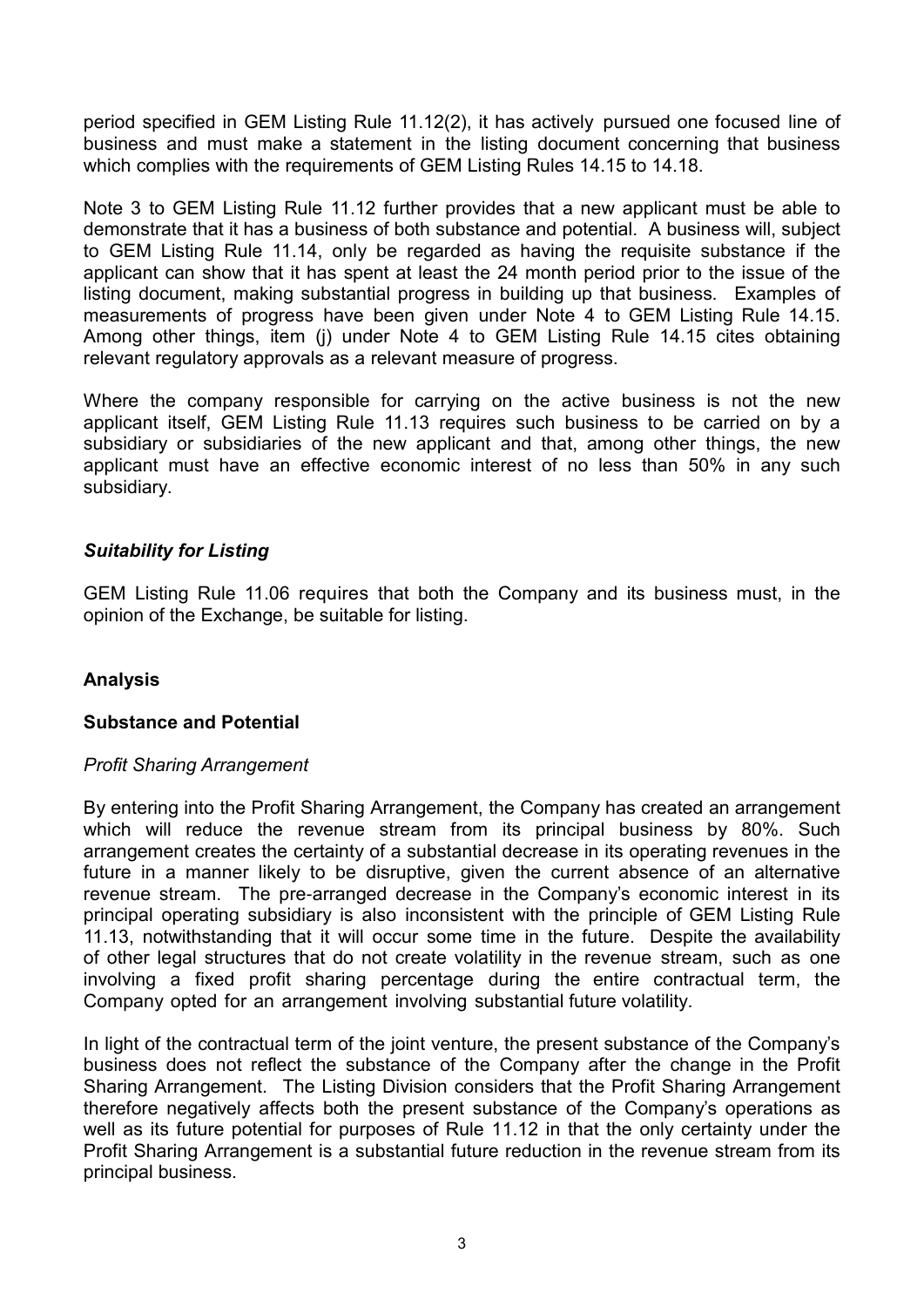Further, in our view no satisfactory explanation has been offered for the Profit Sharing Arrangement. The sponsor has submitted that the law allows parties to a co-operative joint venture to agree on a profit shareholding arrangement that may not reflect their relative equity interests. The sponsor has also submitted that the Profit Sharing Arrangement was entirely a "commercial decision" between the parties *[Portion of Letter Purposely Omitted]*. We consider the reasons given for the Profit Sharing Arrangement to be unpersuasive and not adequate to account for the choice made by the Company to substantially reduce the future revenue stream from its principal business. The fact that the Company may at a future time be able to convert *[Subsidiary A]* into a wholly-owned foreign enterprise does not detract from our present concern that no satisfactory explanation for the arrangement has been offered regarding the arrangement as it exists today.

### *Approval for Conversion*

GEM Listing Rule 11.12 requires that a new applicant have, for the purpose of making substantial progress in building up that business, obtained the regulatory approvals "prior to the issue of the listing documents", rather than at some time in the future. GEM Listing Rule 12.09 also requires documents submitted to the Exchange with the listing application, including the draft listing document, to be in what the sponsor and the issuer believe to be "anticipated final form", save for certain matters relating to the offering. Therefore, the Exchange normally expects, among other things, that a listing applicant should have obtained all relevant regulatory approvals, licences and permits prior to submitting its listing application to the Exchange.

In this case, the necessary approval for the Conversion was only obtained after the Listing Division raised queries on this issue.

## *[Portion of Letter Purposely Omitted]*

Thus, the necessary regulatory approval, being the yardstick laid down in Note 4(j) to GEM Listing Rule 14.15 for measuring progress during the active business pursuit period, was not obtained during that period and in the manner contemplated by GEM Listing Rule 12.09.

### *Conclusion*

In light of the analysis set forth above, in our view the Company has not demonstrated that it satisfies the substance and potential requirements under GEM Listing Rule 11.12 as:

- the only certainty under the Profit Sharing Arrangement is a substantial future reduction in the revenue stream from its principal business, and
- the Company had not obtained all relevant regulatory approvals, licences and permits prior to submitting its listing application to the Exchange.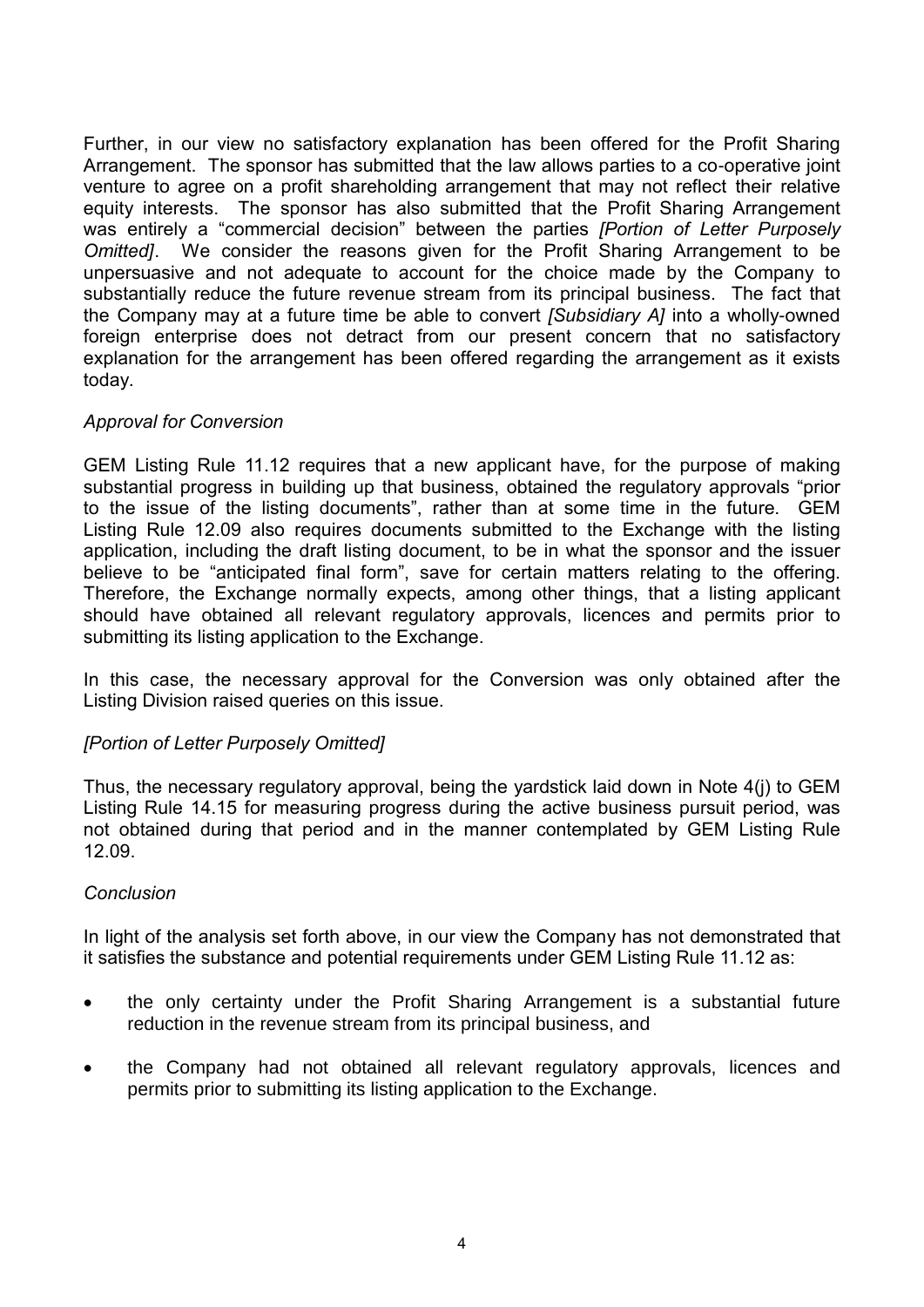### **Suitability for Listing**

The Company's Form 5A contained, among other things, a declaration by the Company and sponsor that all the qualifications for listing set out in the relevant chapters of the GEM Listing Rules had, insofar as applicable and required to be met or fulfilled prior to application, been met or fulfilled. This includes GEM Listing Rule 11.06 which requires the Company and its business to be suitable for listing. It was a formal statement for which the Company's directors also assume responsibility.

It is incumbent upon the Company and its sponsor to take all reasonable steps to satisfy themselves that all necessary approvals have been obtained and that the entity is legally and validly established. Respect for formal processes and the ability to demonstrate compliance with legal requirements in a timely manner are key attributes that distinguish public companies from private companies. In the present case, *[Subsidiary A]* was established before all necessary approvals had been obtained. The manner in which the necessary approval for the Conversion was obtained was in the view of the Exchange most unsatisfactory in that it occurred as a direct result of the Listing Division raising queries on the matter. The basis upon which the Conversion was originally presented to the Exchange as having been duly approved proved to be fundamentally flawed. Rather than resolving the problem prior to submission of the application to the Exchange for vetting, the problem was rectified by virtue of the vetting process itself. Had it not been for the vetting process and the queries raised by the Listing Division in this regard, the necessary approval for the Conversion might well have remained outstanding.

In view of the fact that *[Subsidiary A]* accounted for substantially all of the group's turnover and profits during the active business pursuit period and having regard to the unsatisfactory timing and manner in which the necessary approval for its establishment was obtained, the Listing Division has concluded that the Company and its business are not suitable for listing as required under GEM Listing Rule 11.06.

In light of the facts and circumstances of the case as presented to us to date and the analysis set forth above, the Listing Division has decided to reject the Company's listing application.

Pursuant to Chapter 4 of the GEM Listing Rules, the Company has the right to have this decision reviewed by the GEM Listing Committee.

*[Portion of Letter Purposely Omitted]*

Yours faithfully, For and on behalf of The Stock Exchange of Hong Kong Limited

*[Signed]*

Head of Listing

\*\*\*\*\*\*\*\*\*\*\*\*\*\*\*\*\*\*\*\*\*\*\*\*\*\*\*\*\*\*\*\*\*\*\*\*\*\*\*\*\*\*\*\*\*\*\*\*\*\*\*\*\*\*\*\*\*\*\*\*\*\*\*\*\*\*\*\*\*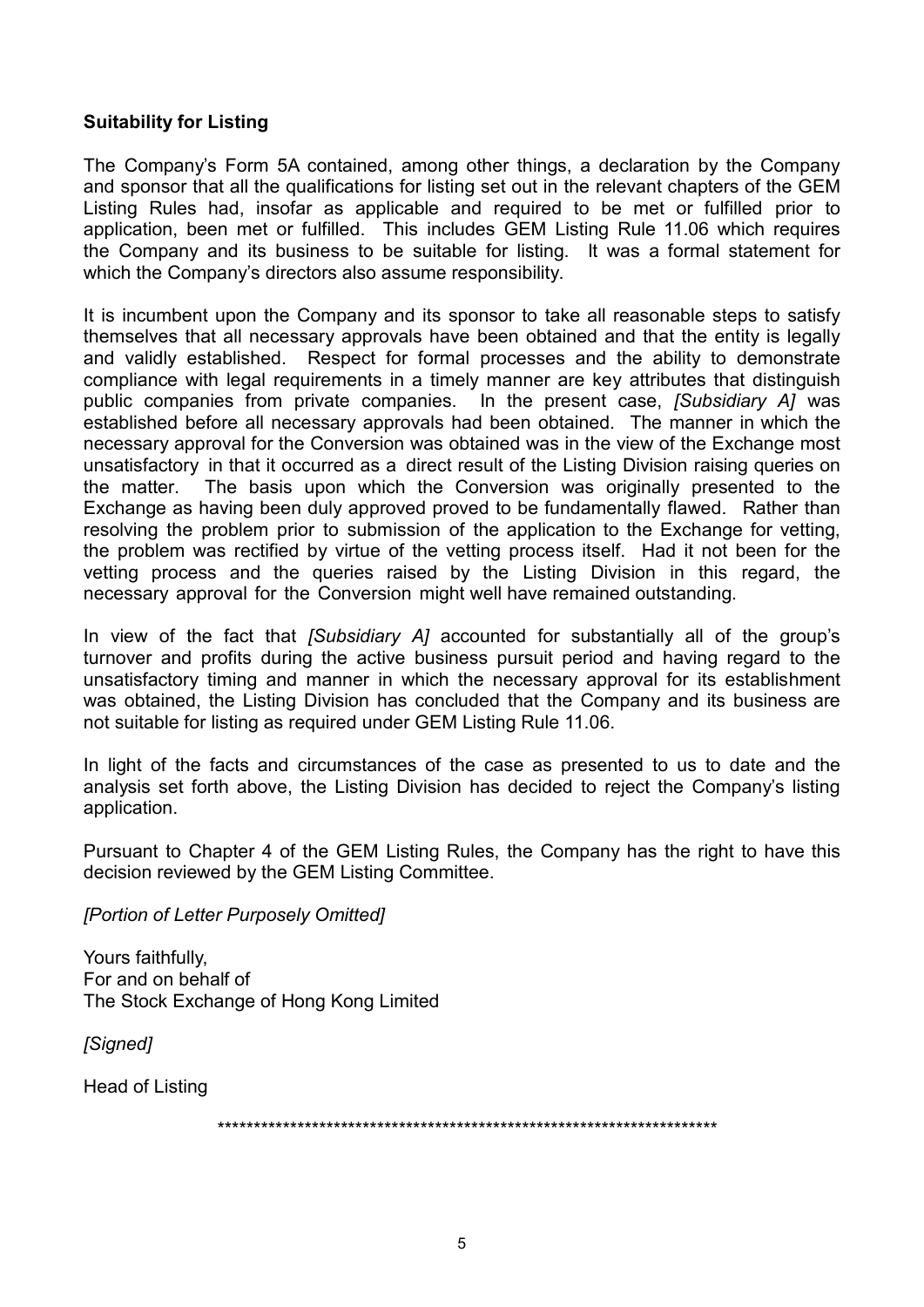# **LETTER 2**

*[Name and Address of Sponsor]*

Dear Sirs,

#### Re: Review Hearing of the GEM Listing Committee (the "Review Hearing") regarding the Company Date of the Review Hearing: *[\* date \* month \* year*

On *[\* date \* month \* year]*, the GEM Listing Committee of The Stock Exchange of Hong Kong Limited conducted a review hearing (the "Review Hearing") to consider an application from the Company for a review of the decision of the Listing Division set out in Division's letter dated *[\* date \* month \* year]*, (the "Decision").

The Review Hearing was conducted before the GEM Listing Committee comprising *[names of members purposely omitted]* (the "Committee").

*Note: Terms and expressions used and defined in the written submission of the Listing Division shall have the same meanings when used herein unless otherwise defined.*

### **Decision**

The Committee considered the submissions (both written and oral) made by the Company and the Listing Division. The Committee decided to uphold the Decision to reject the Company's listing application on the basis that the Company has failed to comply with Rule 11.06 of the GEM Listing Rules.

## **Reasons**

The Committee arrived at its decision for the following reasons:

1. The principal activities of the Company were conducted through *[Subsidiary A]* which was a sino-foreign cooperative joint venture entity in the PRC.

Under the relevant PRC laws and regulations in force at the time of the establishment of the joint venture, the Company's economic interest in the joint venture was limited to 50%.

The Profit Sharing Arrangement of the cooperative joint venture provided for the Company to be entitled to 90% of the distributable profits of *[Subsidiary A]* for the first 10 years whereas, the Company's entitlement would be reduced to 10% for the next 10 years of the cooperative joint venture period.

The Committee did not consider that these arrangements, which had the effect of distorting the underlying economic substance of the joint venture in the initial period of listing, to be acceptable for a company listed on the GEM Board.

*[Date]*